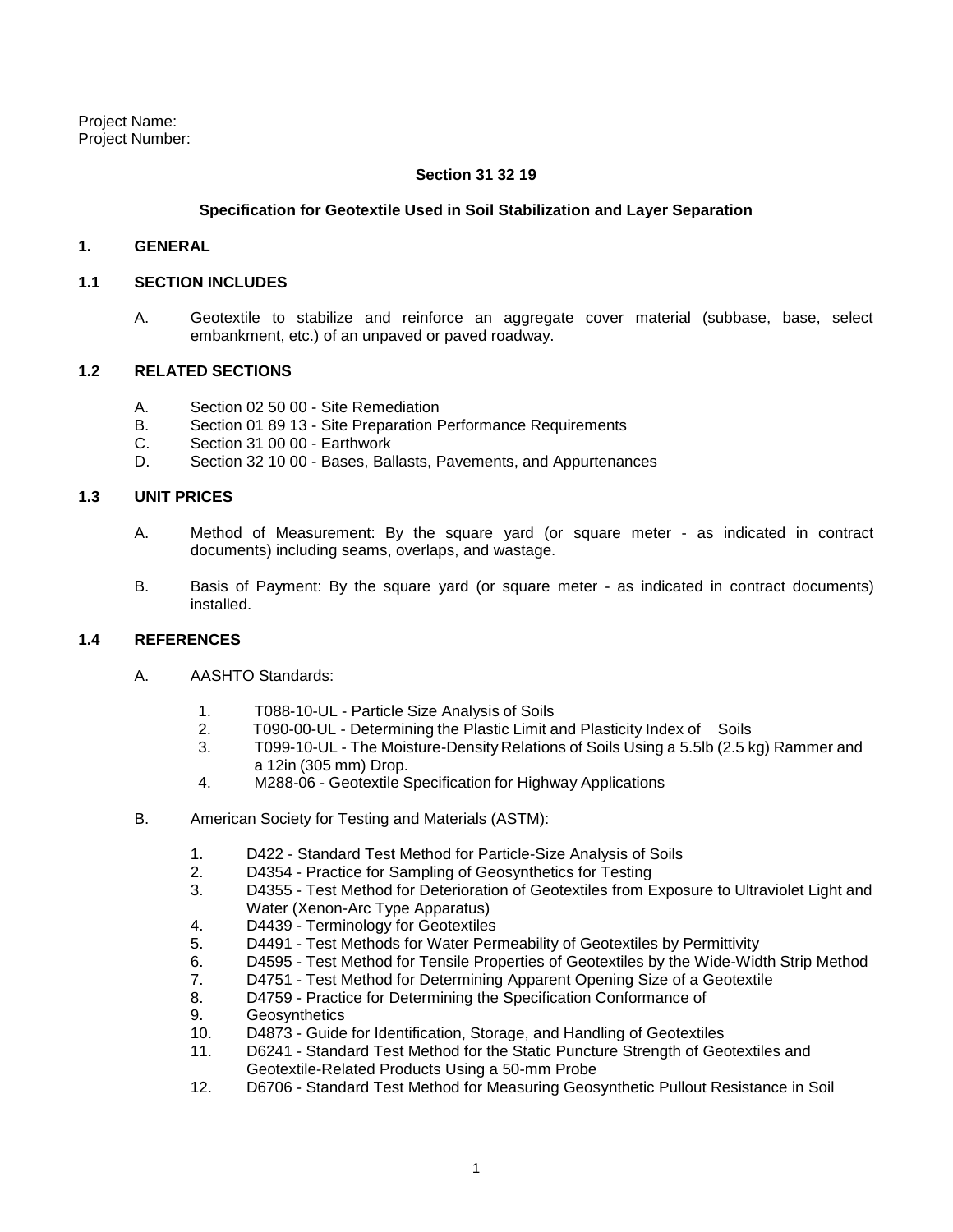- 13. D6767 Standard Test Method for Pore Size Characteristics of Geotextiles by Capillary Flow Test
- 14. C1559 Standard Test Method for Determining Wicking
- C. Federal Highway Administration (FHWA) Geosynthetic Design and Construction Guidelines, Publication No. FHWA HI-95-038, April 1998.
- D. Geosynthetic Accreditation Institute (GAI) Laboratory Accreditation Program (LAP)
- E. International Standards Organization (ISO) 9001:2008

## **1.5 DEFINITIONS**

A. Minimum Average Roll Value (MARV): Property value calculated as typical minus two standard deviations. Statistically, it yields a 97.7 percent degree of confidence that any sample taken during quality assurance testing will exceed value reported.

## **1.6 SUBMITTALS**

- A. Submit the following:
	- 1. Certification: The contractor shall provide to the Engineer a certificate stating the name of the manufacturer, product name, style number, and chemical composition of the filaments or yarns and other pertinent information to fully describe the geotextile. The Certification shall state that the furnished geotextile meets MARV requirements of the specification as evaluated under the Manufacturer's quality control program. The Certification shall be attested to by a person having legal authority to bind the Manufacturer. Certifications from Private Label distributors will not be accepted.
	- 2. If an alternate product is submitted full scale performance testing performed by an Independent testing agency shall be if quantifies the structural benefit of the geotextile. The benefit must meet or exceed the benefit of the design geotextile.
	- 3. Coefficient of Interaction (C<sub>I</sub>) test results performed by a lab with GRI accreditation should be provided to confirm conformance to the specified value.
	- 4. Manufacturer's installation Guidelines shall be provided.
	- 5. One 1' x 1'sample shall be provided.
	- 6. Quality Standards: The contractor shall provide to the Engineer the Manufacturer's Quality Control Plan along with their current GAI-LAP and ISO 9001:2008 certificates.
	- 7. Alternate products must be submitted 15 days prior to bid date to engineer and should include information on five similar projects in size and scope.

## **1.7 QUALITY ASSURANCE**

- A. Manufacturer Qualifications:
	- 1. The geotextile Manufacturer shall have all the following credentials:
		- a. ISO 9001:2008 Quality Management System
		- b. Geosynthetic Accreditation Institute (GAI) Laboratory Accreditation Program (LAP)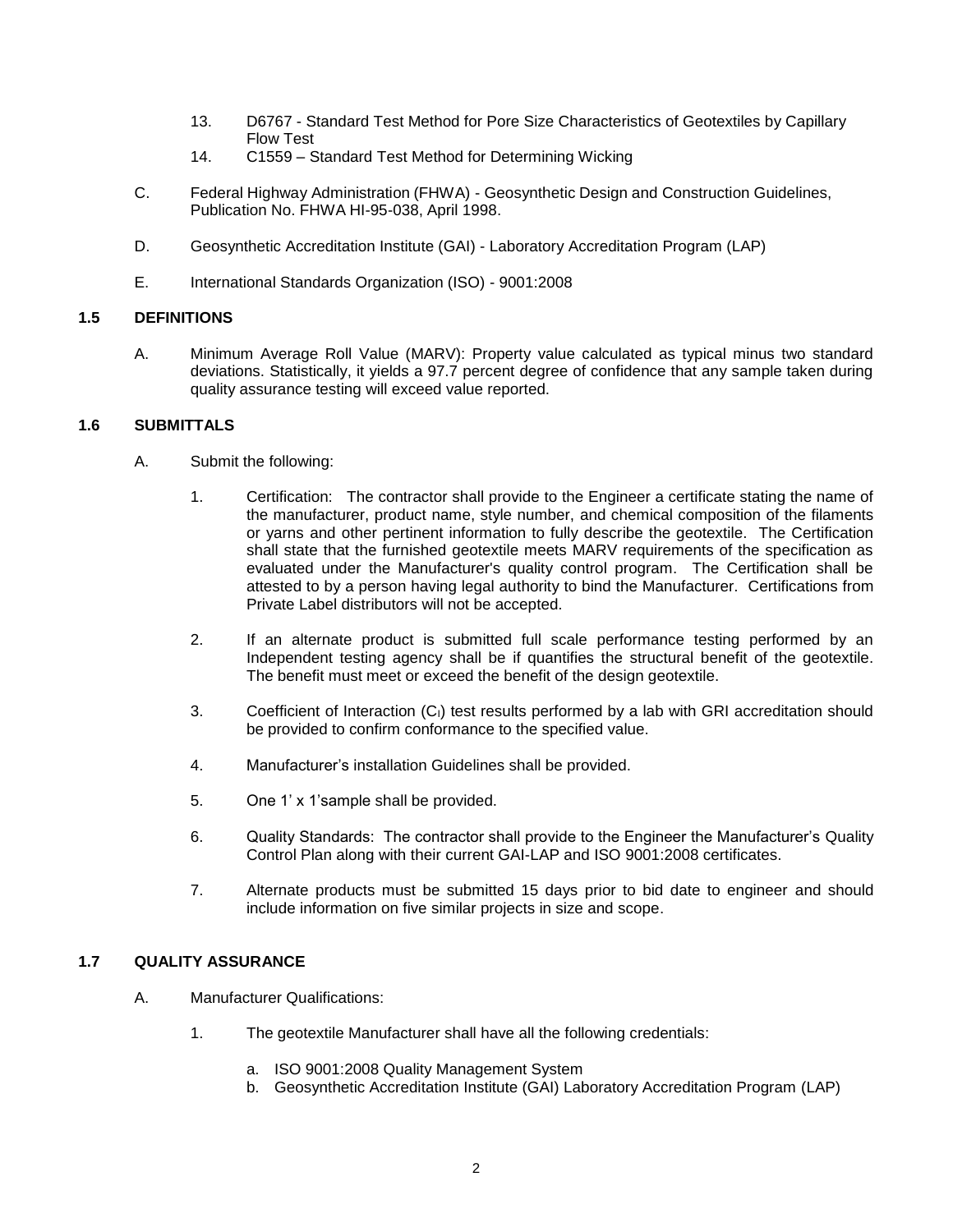B. The geotextile Manufacturer shall have a GAI-LAP accredited laboratory at the location of production capable of performing the ASTM tests as outlined in the specification.

### **1.8 DELIVERY, STORAGE, AND HANDLING**

- A. Geotextile labeling, shipment, and storage shall follow ASTM D4873. Product labels shall be colorcoded to specifically identify each product and clearly show the Manufacturer's name, style name, and roll number.
- B. Each geotextile roll shall be wrapped with a material that will protect the geotextile from damage due to shipment, water, sunlight, and contaminants.
- C. During storage, geotextile rolls shall be elevated off the ground and adequately covered to protect them from the following: site construction damage, precipitation, extended ultraviolet radiation including sunlight, chemicals that are strong acids or strong bases, flames including welding sparks, excess temperatures, and any other environmental conditions that may damage the physical property values of the geotextile.

## **2. PRODUCTS**

### **2.1 MANUFACTURERS**

A. TenCate™ Geosynthetics Americas 365 South Holland Drive Pendergrass, GA, USA 30567 1-800-685-9990 1-706-693-2226 1-706-693-4400, fax www.mirafi.com

### **DISTRIBUTOR**

A. ASP Enterprises aspent.com 1099 Cassens Industrial Court Fenton, MO 63026 (636) 343-4357

> 5301 E. 59th Street Kansas City, MO 64130 (800) 519-2304

 15263 Cooper Street Omaha, NE 68138 (877) 678-8027

A. Geotextile:

**2.2 MATERIALS**

- 1. The geotextile shall be woven from super high-tenacity polypropylene yarns in conjunction with wicking yarns with a weave pattern to maximize strength, water flow, soil interaction, wicking capabilities and soil retention. The yarns shall be from high-tenacity long-chain synthetic polymers composed of at least 95 percent by weight of polyolefins or polyamids. They shall form a stable network such that the filaments or yarns retain their dimensional stability relative to each other, including selvages.
- 2. Geosynthetic must be able to directionally draw water via capillary action.
- 3. The geotextile shall meet the requirements of Table 1. All numeric values in Table 1 except AOS represent MARV in the specified direction. Values for AOS represent maximum measured opening size.